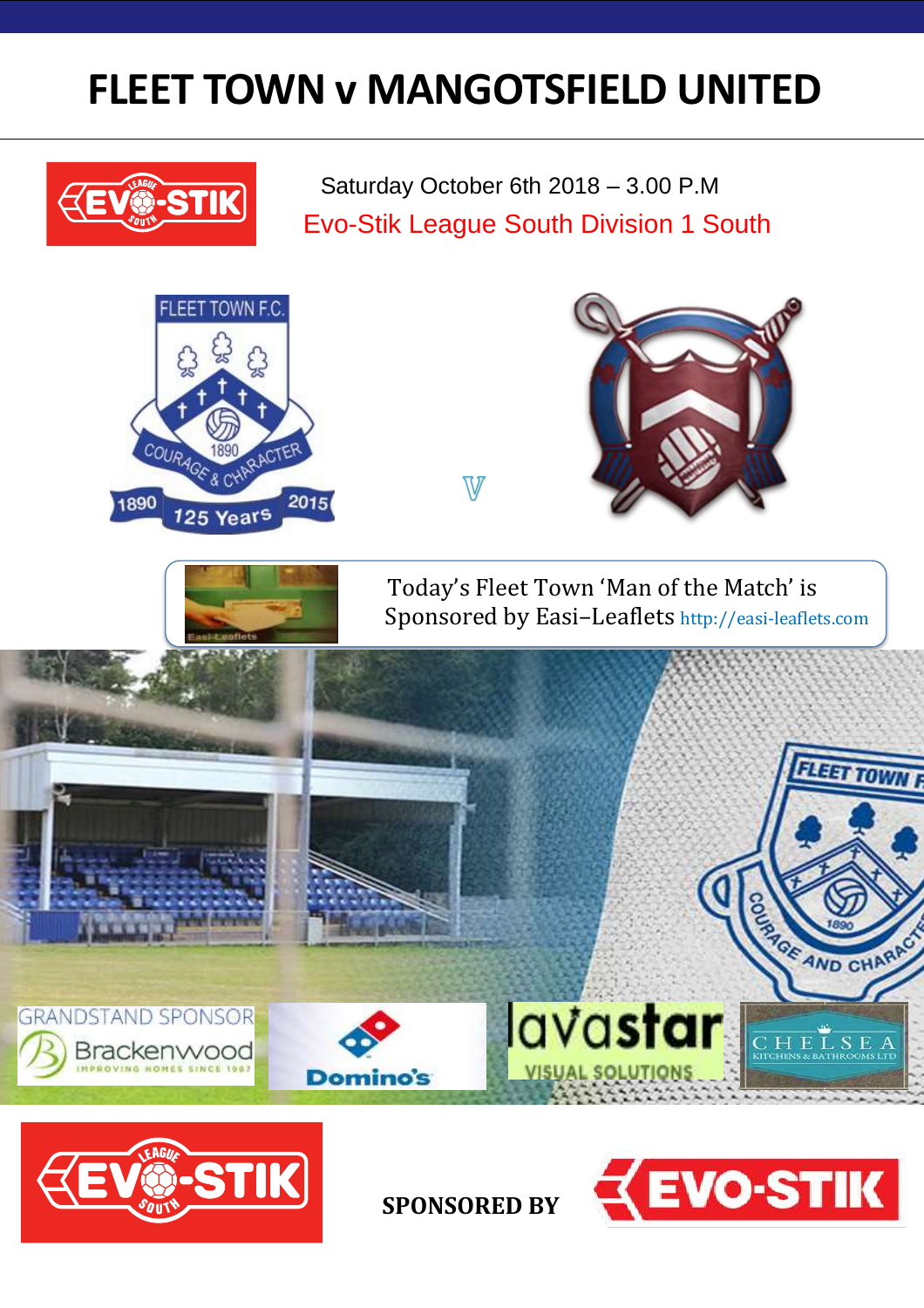# 0 10 300\* WHESS THIN 55

**KILOGRAMS MINUTES** 







FRADE OI

## **ZEVO-STIK**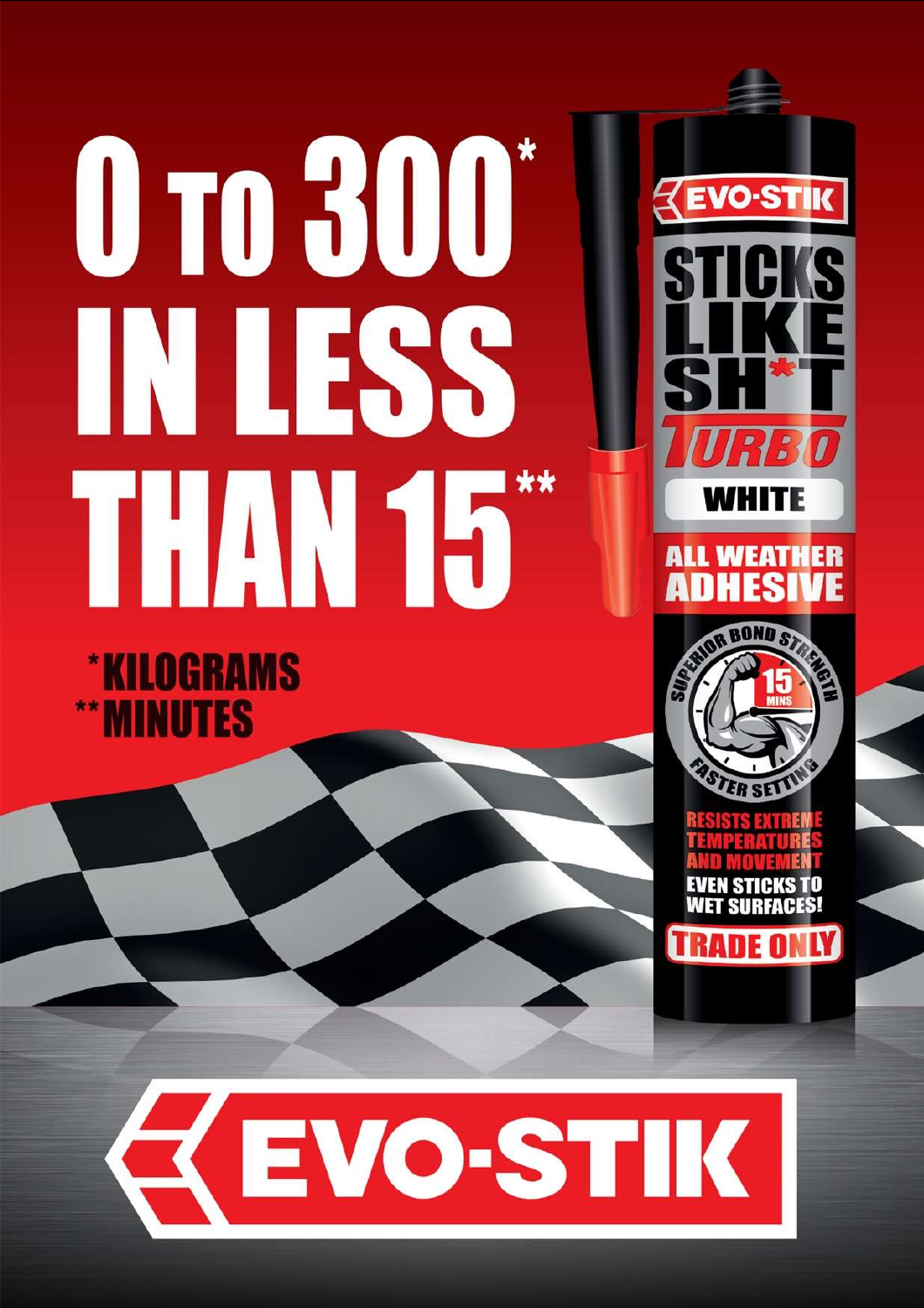#### WELCOME FROM OUR MANAGER SAM WATERS



Good Afternoon and a warm welcome to Calthorpe Park for this afternoons Southern League fixture. Especially of course to the supporters, committee and players of our visitors Mangotsfield United.

Last weekend we travelled to Yate where despite the score line, we were extremely competitive throughout. We started the strongest missing two very good chances early in the game and then went on to control the first 30 minutes of the game before conceding from yet another set-piece. We need to stop giving our opponents a head start in games by conceding extremely poor goals, especially when we had done so much good work prior to the opening goal. We also need to learn to settle ourselves down after conceding & ensure we don't concede again because currently we tend to concede two goals in quick succession which is exactly what happened at Yate. We went in 2-0 down at half time which was disappointing, however yet again we were pleased with our performance. We agreed at half time that we would rather have a go in the second half and lose by 4 or 5 instead of going out on a whimper. The players did go out and had a real go, Meshach Williams scored his 4th goal in as many games to claw us back into the game. We went on to dominate the ball & control the game but then Yate scored a 3rd on the break. A potential turning point came half way through the second half when Meshach was through on goal only to be taken out by the Yate defender, free kick to us & a red card to the defender. We changed the system to release more attacking players higher up the pitch, and penned Yate in their own half for the remainder of the game other than one counter attack, this was when Imran Uche bided his time brilliantly, made an excellent tackle in the penalty area putting the ball out for a corner which the referee gave (only 10 yards away from play) however, the assistant referee on the opposite side of the pitch (approx. 60 yards away) decided to over-rule the referee and a penalty was awarded which enabled Yate to kill the game.

This was the first occasion where I have come away from a 4-1 defeat pleased with the players. They went away to the team who are now top of the league & performed incredibly. We had just as much of the ball (if not more) than Yate did & probably created more clear cut chances in the game. However Yate were very efficient & clinical hence their current league position. The Yate committee commented that the score line flattered them, the players asked us how we were bottom of the league claiming that we were one of the best teams they have played & wouldn't want to play us every week.

We have seen much improved performances over the last 3-4 weeks If we can continue to build on these & stop conceding the types of goals we have been then we will achieve something incredible this season. We knew that with such a young squad that they will get better as the season develops & that is certainly the case. We know our first league win is only around the corner & from there, this group of players are certainly capable of putting a run together. After last Saturday, we don't fear any team in this league.

Thank you to all the fans for their continued support, it is making a real impact within the dressing room which, despite our current position, is an extremely positive & vibrant environment.

\_\_\_\_\_\_\_\_\_\_\_\_\_\_\_\_\_\_\_\_\_\_\_\_\_\_\_\_\_\_\_\_\_\_\_\_\_\_\_\_\_\_\_\_\_\_\_\_\_\_\_\_\_\_\_\_\_\_\_\_\_\_\_\_\_\_\_\_\_\_\_\_\_\_\_\_\_\_\_\_\_\_\_\_\_\_\_\_\_\_\_\_\_\_\_\_\_\_\_\_\_\_\_\_\_\_\_\_\_\_\_\_\_\_\_\_\_\_\_\_\_\_\_\_\_\_\_\_\_\_\_\_

Enjoy the game and 'Come on you Blues '

*Sam*

**CHAIRMAN: Alec Grant VICE CHAIRMAN** : **Richard Whittington COMMITTEE MEMBERS: Alec Grant, Richard Whittington, Chris Arnold, Harry Cannon, Darren Edwards and Nathan Cookson : CLUB SECRETARY : Richard Whittington FIRST TEAM MANAGER : Sam Waters FIRST TEAM COACH : Chris Neate GOALKEEPING COACH : Dave Kelly SPORTS THERAPIST : Edward Hensby**

**YOUTH TEAM MANAGER: Neil Selby WEBSITE MANAGERS : Harry Cannon & Matt Thorne CHILD WELFARE OFFICER : Chris Arnold CLUB SAFETY OFFICER : Lyn Bevan PROGRAMME EDITOR : Martin Griffiths CLUB SHOP MANAGER : Claire Whittington HOSPITALITY : Carol Black TEA BAR : Maria Horsenail GROUNDSMAN ; Bryan Smith**

#### **01252 623804**

**www.fleettownfc.co.uk** Fleet Town F.C. Crookham Road, Fleet, Hants, GU51 5FA

Fleet Town is an unincorporated association, managed by a committee, currently comprising of the following individuals: Alec Grant, Richard Whittington, Chris Arnold, Harry Cannon, Darren Edwards and Nathan Cookson.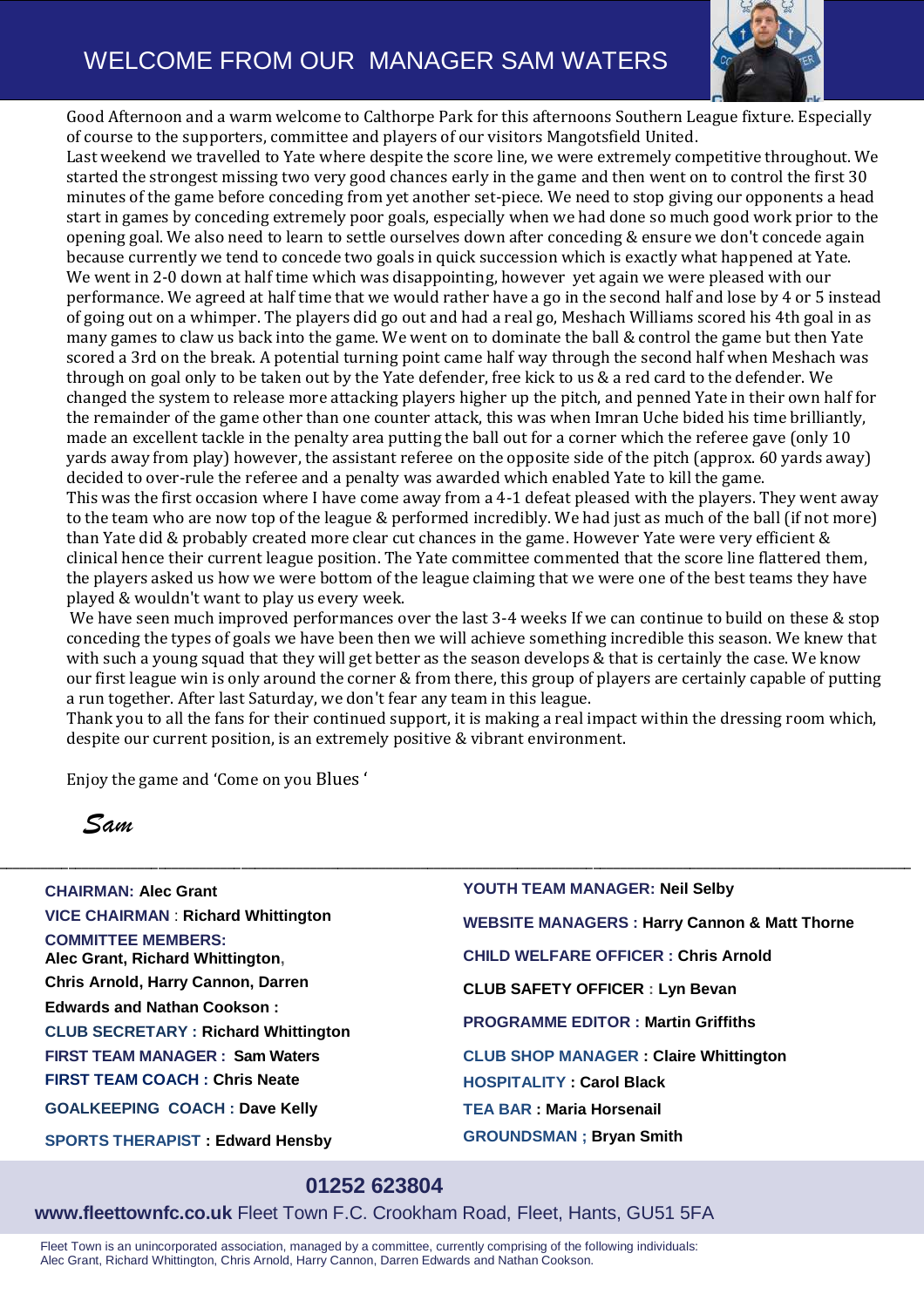



IMPEL TRAINING RANGE

DELTA PROFESSIONAL RANGE **MATCH RANGE** 

ULTIMATCH

mitre.com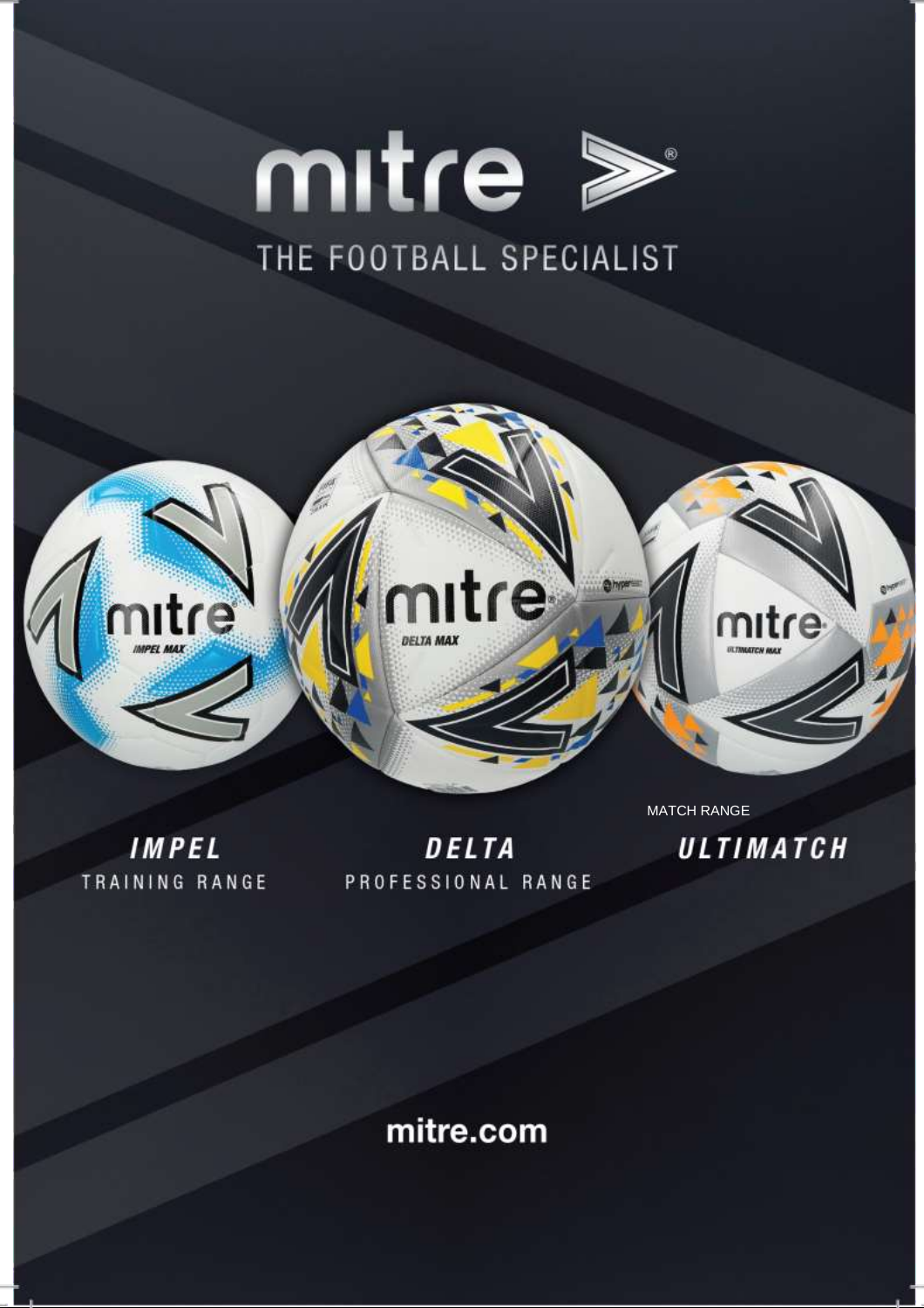## **Chadney Bulgin**<br>CHARTERED FINANCIAL PLANNERS

### Financial planning for every stage of your life

Established in 1993, Chadney Bulgin is a firm of Chartered Financial Planners with a team of qualified and experienced advisers. Our 4-Step Lifestyle Planning Service ensures we build a clear picture and deliver precisely the right help for you.

Visit www.chadneybulgin.com or call 01252 788888 for more information.

> Chadney Bulgin, 89 Fleet Road, Fleet, Hampshire GU51 3PJ Chachey Bulgin LLP is authorised and requisted by the Financial Conduct Authority

- Wealth Planning
- · Pensions & Investments
- Mortgages
- Protection





Chelsea Kitchens and Bathrooms Ltd 5 Kings Parade **Kings Road** Fleet **GU51 3AB** 

 $T: 01252811464$ E: info@chelseakitchensandbathrooms.co.uk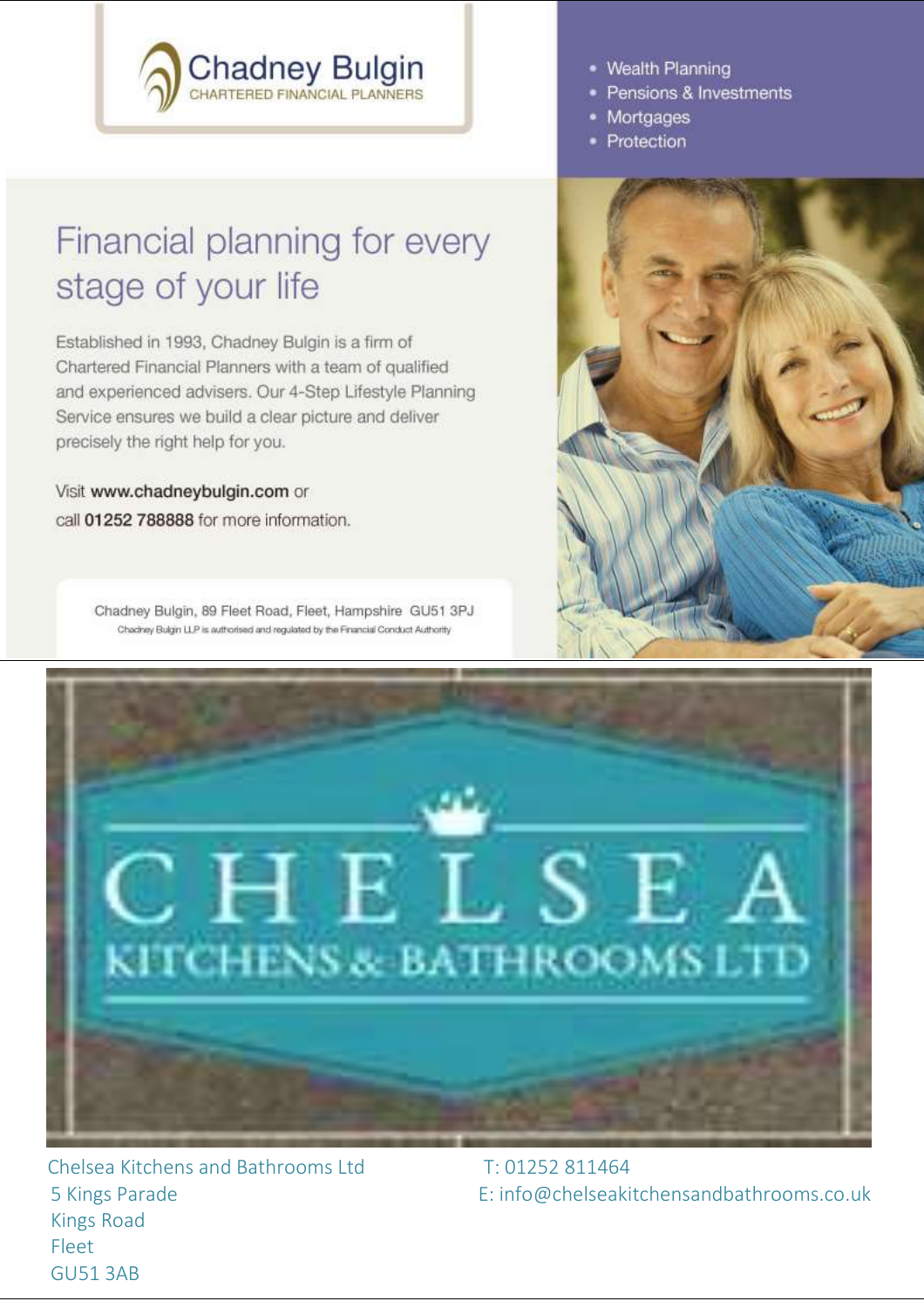#### FIXTURES AND RESULTS 2018/19

| <b>Date</b> | <b>Opponents</b>                | H/A | <b>Competition</b>                                     | <b>Score</b> | <b>Result</b> | Att. |
|-------------|---------------------------------|-----|--------------------------------------------------------|--------------|---------------|------|
| Sat Aug 18  | <b>Street</b>                   | Α   | Evo-Stik League South Division 1 South                 | $3-0$        |               | 193  |
| Tue Aug 21  | <b>Blackfield &amp; Langley</b> | н   | Evo-Stik League South Division 1 South                 | $0 - 2$      | L             | 120  |
| Sat Aug 25  | <b>Petersfield Town</b>         | н   | <b>Emirates F.A. Cup Preliminary Round</b>             | $3 - 1$      | W             | 141  |
| Mon Aug 27  | <b>Thatcham Town</b>            | Α   | Evo-Stik League South Division 1 South                 | 6-0          | L             | 212  |
| Sat Sep 1   | <b>Bristol Manor Farm</b>       | н   | Evo-Stik League South Division 1 South                 | $2 - 2$      | D             | 83   |
| Tue Sep 4   | Farnborough                     | н   | Southern League Challenge Cup Preliminary Round        | $1 - 3$      | L             | 143  |
| Sat Sep 8   | <b>East Grinstead</b>           | н   | Emirates F.A. Cup 1st Qualifying Round                 | $1 - 2$      | L             | 159  |
| Sat Sep 15  | <b>Bideford</b>                 | A   | Evo-Stik League South Division 1 South                 | $2 - 1$      | L             | 195  |
| Tue Sep 18  | <b>Hamble Club</b>              | н   | <b>Hampshire Senior Cup Round 2</b>                    | $2 - 0$      | W             | 46   |
| Sat Sep 22  | A.F.C. Totton                   | н   | Evo-Stik League South Division 1 South                 | $2 - 5$      | L             | 148  |
| Sat Sep 29  | Yate Town                       | Α   | Evo-Stik League South Division 1 South                 | $4 - 2$      | L             | 214  |
| Sat Oct 6   | <b>Mangotsfield United</b>      | н   | Evo-Stik League South Division1 South                  |              |               |      |
| Sat Oct 13  | <b>Barnstaple Town</b>          | н   | <b>Buildbase F.A. Trophy Preliminary Round</b>         |              |               |      |
| Sat Oct 20  | Slimbridge                      | Α   | Evo-Stik League South Division 1 South                 |              |               |      |
| Sat Oct 27  |                                 |     | Buildbase F.A. Trophy 1 <sup>st</sup> Qualifying Round |              |               |      |
| Sat Nov 3   | <b>Paulton Rovers</b>           | н   | Evo-Stik League South Division 1 South                 |              |               |      |
| Sat Nov 10  | <b>Winchester City</b>          | н   | Evo-Stik League South Division 1 South                 |              |               |      |
| Sat Nov 17  | Cinderford Town                 | Α   | Evo-Stik League South Division 1 South                 |              |               |      |
| Sat Nov 24  | <b>Barnstaple Town</b>          | н   | Evo-Stik League South Division 1 South                 |              |               |      |
| Sat Dec 1   | Cirencester Town                | Α   | Evo-Stik League South Division 1 South                 |              |               |      |
| Sat Dec 8   | <b>Evesham United</b>           | н   | Evo-Stik League South Division 1 South                 |              |               |      |
| Sat Dec 15  | <b>Larkhall Athletic</b>        | Α   | Evo-Stik League South Division 1 South                 |              |               |      |
| Sat Dec 22  | Melksham Town                   | Α   | Evo-Stik League South Division 1 South                 |              |               |      |
| Wed Dec 26  | <b>Thatcham Town</b>            | н   | Evo-Stik League South Division 1 South                 |              |               |      |
| Sat Dec 29  | <b>Street</b>                   | н   | Evo-Stik League South Division 1 South                 |              |               |      |
| Tue Jan 1st | Moneyfields                     | Α   | Evo-Stik League South Division 1 South                 |              |               |      |
| Sat Jan 5   | <b>Highworth Town</b>           | н   | Evo-Stik League South Division 1 South                 |              |               |      |
| Sat Jan 12  | <b>Blackfield &amp; Langley</b> | Α   | Evo-Stik League South Division 1 South                 |              |               |      |
| Sat Jan 19  | <b>Bideford</b>                 | н   | Evo-Stik League South Division 1 South                 |              |               |      |
| Sat Jan 26  | A.F.C. Totton                   | Α   | Evo-Stik League South Division 1 South                 |              |               |      |
| Sat Feb 2   | <b>Yate Town</b>                | н   | Evo-Stik League South Division 1 South                 |              |               |      |
| Sat Feb 9   | <b>Mangotsfield United</b>      | Α   | Evo-Stik League South Division 1 South                 |              |               |      |
| Sat Feb 16  | Slimbridge                      | н   | Evo-Stik League South Division 1 South                 |              |               |      |
| Sat Feb 23  | <b>Paulton Rovers</b>           | Α   | Evo-Stik League South Division 1 South                 |              |               |      |
| Sat Mar 2   | <b>Larkhall Athletic</b>        | н   | Evo-Stik League South Division 1 South                 |              |               |      |
| Sat Mar 9   | Evesham United                  | Α   | Evo-Stik League South Division 1 South                 |              |               |      |
| Sat Mar 16  | <b>Barnstaple Town</b>          | Α   | Evo-Stik League South Division 1 South                 |              |               |      |
| Sat Mar 23  | <b>Cirencester Town</b>         | н   | Evo-Stik League South Division 1 South                 |              |               |      |
| Sat Mar 30  | <b>Winchester City</b>          | Α   | Evo-Stik League South Division 1 South                 |              |               |      |
| Sat Apr 6   | <b>Cinderford Town</b>          | н   | Evo-Stik League South Division 1 South                 |              |               |      |
| Sat Apr 13  | <b>Melksham Town</b>            | н   | Evo-Stik League South Division 1 South                 |              |               |      |
| Sat Apr 20  | <b>Bristol Manor Farm</b>       | Α   | Evo-Stik League South Division 1 South                 |              |               |      |
| Mon Apr 22  | <b>Moneyfields</b>              | н   | Evo-Stik League South Division 1 South                 |              |               |      |
| Sat Apr 27  | Highworth Town                  | A   | Evo-Stik League South Division 1 South                 |              |               |      |
|             |                                 |     |                                                        |              |               |      |
|             |                                 |     |                                                        |              |               |      |
|             |                                 |     |                                                        |              |               |      |
|             |                                 |     |                                                        |              |               |      |
|             |                                 |     |                                                        |              |               |      |
|             |                                 |     |                                                        |              |               |      |
|             |                                 |     |                                                        |              |               |      |
|             |                                 |     |                                                        |              |               |      |
|             |                                 |     |                                                        |              |               |      |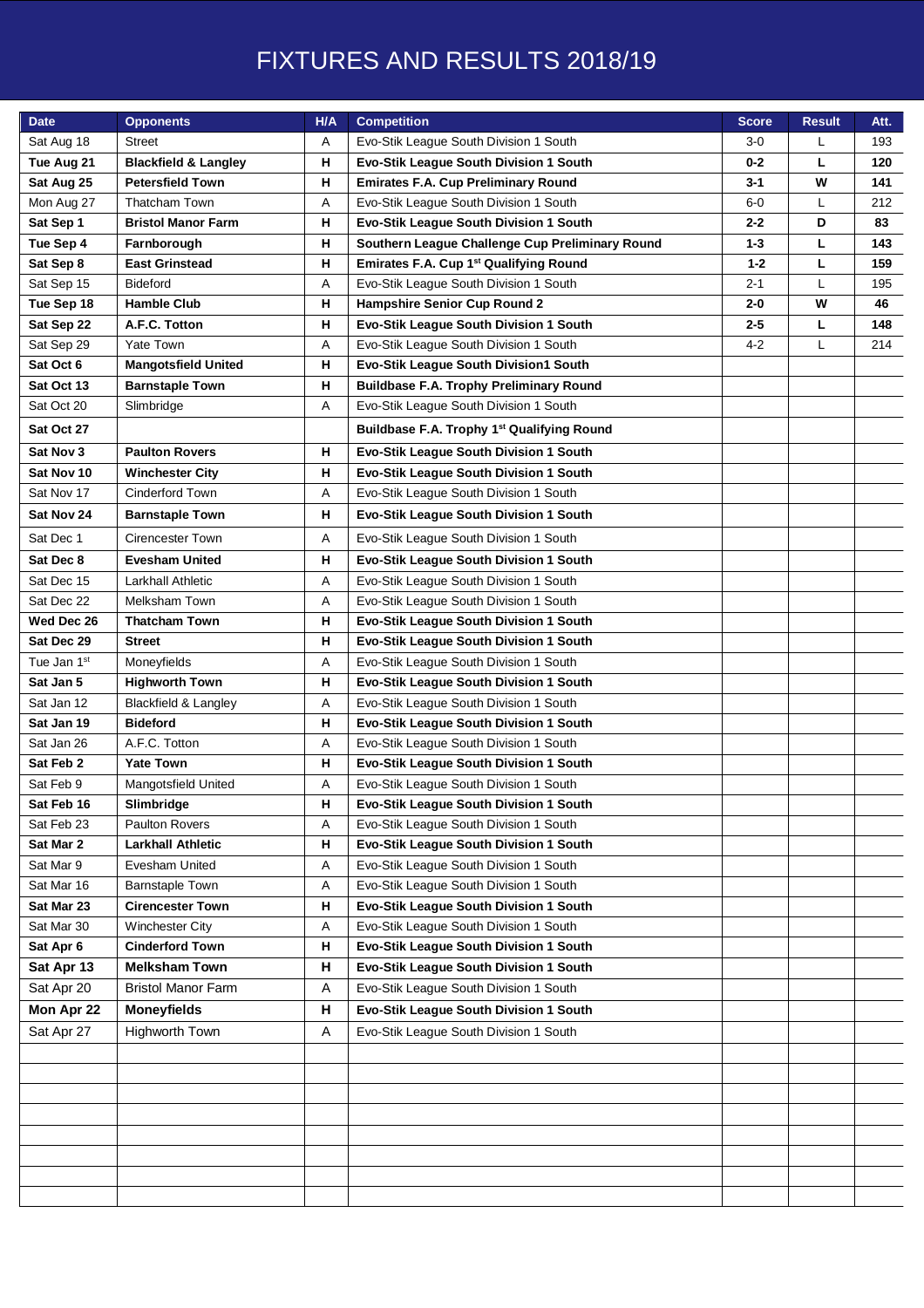#### **THE OTHER MATCHES IN OUR LEAGUE TODAY**

**Barnstaple Town v Larkhall Athletic Highworth Town v Blackfield & Langley Melksham Town v Cinderford Town Paulton Rovers v Slimbridge Street v Bideford \_\_\_\_\_\_\_\_\_\_\_\_\_\_\_\_\_\_\_\_\_\_\_\_\_\_\_\_\_\_\_\_\_\_\_\_\_\_\_\_\_\_\_\_\_\_\_\_\_\_\_\_\_\_\_\_\_\_\_\_\_\_\_\_\_\_\_\_\_\_\_\_\_\_\_\_\_\_\_\_\_\_\_\_\_\_\_\_\_**

**Fleet Town's next away game is at Slimbridge on Saturday October 20th at 3 p.m.**

 **Slimbridge play at Thornhill Park, Wisloe Road, Cambridge, Gloucestershire GL2 7AF**

 **Driving Distance – 96.3 miles Sat/Nav. Driving Time – 1 hour 48 minutes**

*'Come on you Blues'*



**WD** 

## www.fwpgroup.co.uk

## **Stadium Development Specialists**

17. **Ayles Bury United 5 1 0 2 1 0 2 1 0 2 1 0 2 1 0 2 1 0 2 1 0 2 1 0 2 1 0 2 1 0 2 1 0 2 1 0 2 1 0 2 1 0 2 1** 

18. **[Thame United](http://www.evostikleaguesouthern.co.uk/club-info/455631)** 5 0 0 2 2 0 1 2 0 3 7

19. **[Arlesey Town](http://www.evostikleaguesouthern.co.uk/club-info/455613)** 5 0 0 3 0 1 1 0 1 4 6

20. **[Aylesbury](http://www.evostikleaguesouthern.co.uk/club-info/455615)** 5 0 0 2 0 1 2 0 1 4 3

21. **[Fleet Town](http://www.evostikleaguesouthern.co.uk/club-info/455623)** 5 0 1 1 0 0 3 0 1 4 3

A.F.C. O FYLDE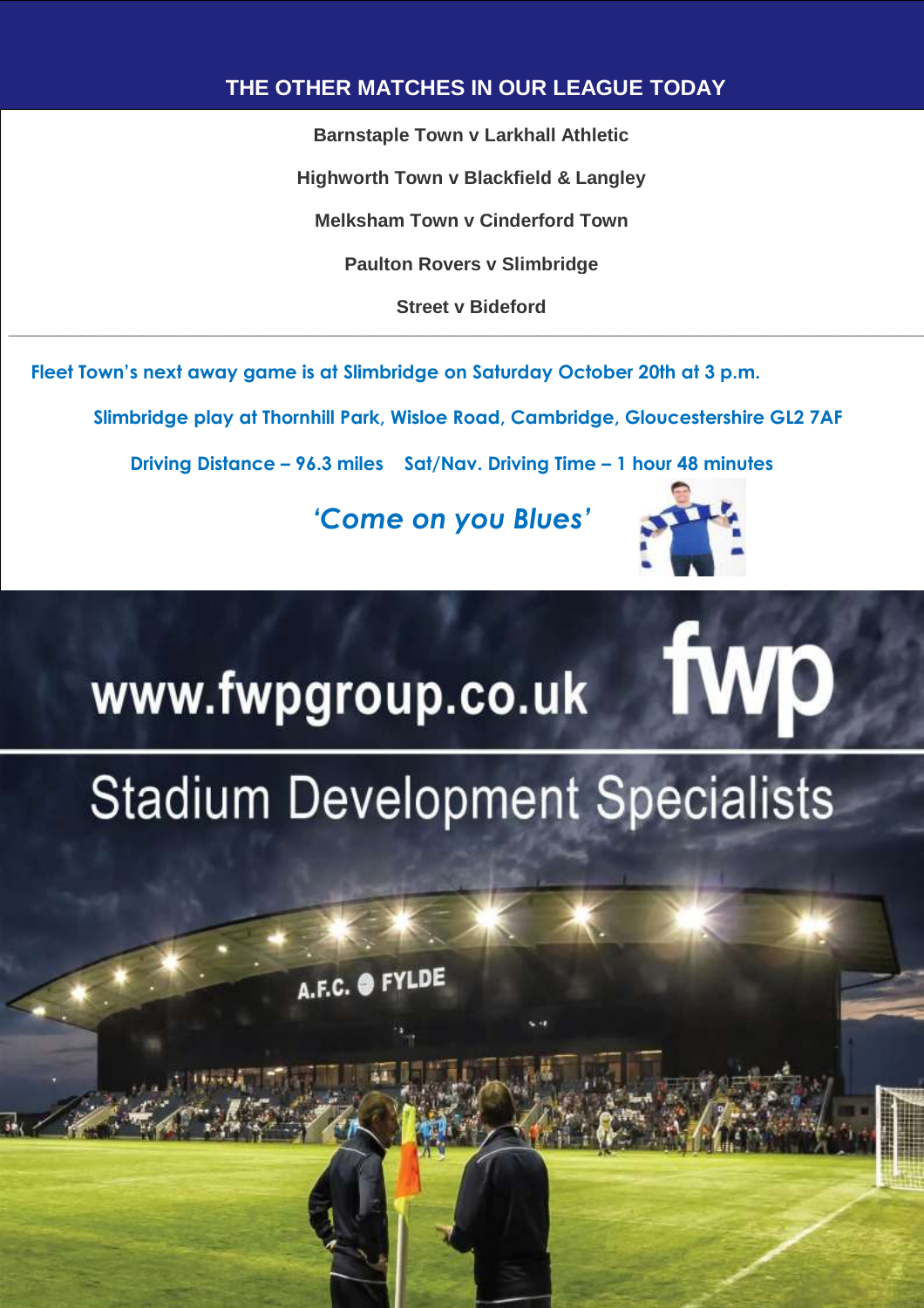#### **MANGOTSFIELD UNITED HISTORY**

The 2018/19 season is Mangotsfield's 19th campaign as a Southern League club. This is their tenth season in the Evo-Stik League South - South Division, previously finishing 9th in 2009/10, 3rd in 2010/11, (but losing the play-off semi-final, 1-3 to Frome Town), 14th in 2011/12, 13th in 2012/13, 11th in 2013/14, 10th in 2014/15, 14th in 2015/16, 8th in 2016/17, & 16th in 2017/18. The Board of Directors comprises, Mike Richardson as Chairman, & Pete Crowley as Director of Football Club Development.

There has been football in the village since 1888 and four years later, Mangotsfield FC became a founder member of the Bristol & District League (later to become the Western Football League in 1895) but the club folded after 10 years. From 1898 until the 1950s, Mangotsfield FC was disbanded and subsequently reformed on several occasions. In January 1951, the parent club dispensed with the Reserve X1 for financial reasons leaving many local players without a team to play for. These players decided to form a new club in the village and at the start of the 1951-52 season, the newly-established Mangotsfield United FC was entered into the Bristol & District League, Division Vll. They achieved five successive promotions and gained entry to the Bristol & District Premier Combination in 1957. The club remained there until 1972-73, when it was accepted in to the Western League.

The Club became established in the Western League during the 1970's and despite being relegated to the first division in 1981-82, "The Field", as they were affectionately known, bounced straight back the following season and under the guidance of the charismatic Ralph Miller, who as Chairman, undertook the task of improving the ground and its facilities, became a force in the Premier, mainly featuring in the leading positions.

In 1991, the club, managed by Harold Jarman and assisted by Terry Rowles, achieved regional glory by taking the (then) Great Mills League Premier Division title, ahead of runners-up Torrington. Disappointingly, they were denied promotion to the Southern League as their ground failed to meet the grading requirements and there followed several lean seasons as the team disbanded. Under newly-elected Chairman Richard Davis, however, off the pitch, things were improving.

Terry Rowles returned to manage the club himself in 1995 and kept them in the spotlight by consistently finishing in the top three/four in the Great Mills/Screwfix League and an appearance in the FA Vase semi-final ( losing to Clitheroe), but their ambitions of promotion and Southern League football were always thwarted by the continual success of Taunton and Tiverton Town. It was considered very important to establish a sound working base, improve ground facilities and secure a long-term tenure on their Cossham Street ground.

In earlier years, the Roger Pullin / Richard Davis partnership had seen many improvements take place, with the installation of Conference-style floodlights and at the end of the 2003/04 season, the Cossham Street end of the ground was covered, together with new toilet blocks and social club improvements. Ex player Andy Black returned to the club as Manager in 1999 and guided the club to promotion to the Dr. Martens Southern League and three successful campaigns. The 2003/04 campaign did not go too well and just before Christmas, Black was replaced by Martyn Grimshaw. Towards the end of the campaign, Nigel Webb came in as his Assistant, but the club could only finish in 13th place, which was not high enough for the planned re-structuring of the Pyramid.

The Management duo made promotion their priority in 2004/05 and the club headed the table for most of the campaign, eventually taking the Division One West title with a 21 match unbeaten run. After 28 seasons at Western League level, the club had spent just five campaigns at Southern League level before reaching the Premier Division. The club have looked for financial stability in recent years, with the need to reach out to the community and attract a broader fan-base and local sponsorship. There has been some success in that area with the Cossham Street ground currently named The Curtis Drew Stadium.

Sometimes now referred to as "The Mangos", the 2018/19 campaign, began with the first complete season with **Ollie Price** at the helm together with **Dean Pendry** as Coach. They were in a caretaker capacity in the latter half of the 2017/18 campaign. Their immediate aim is to return to the Southern Football League, Premier Division, where they spent four seasons from 2005-2009, finishing 10th, 9th, 14th and 22nd.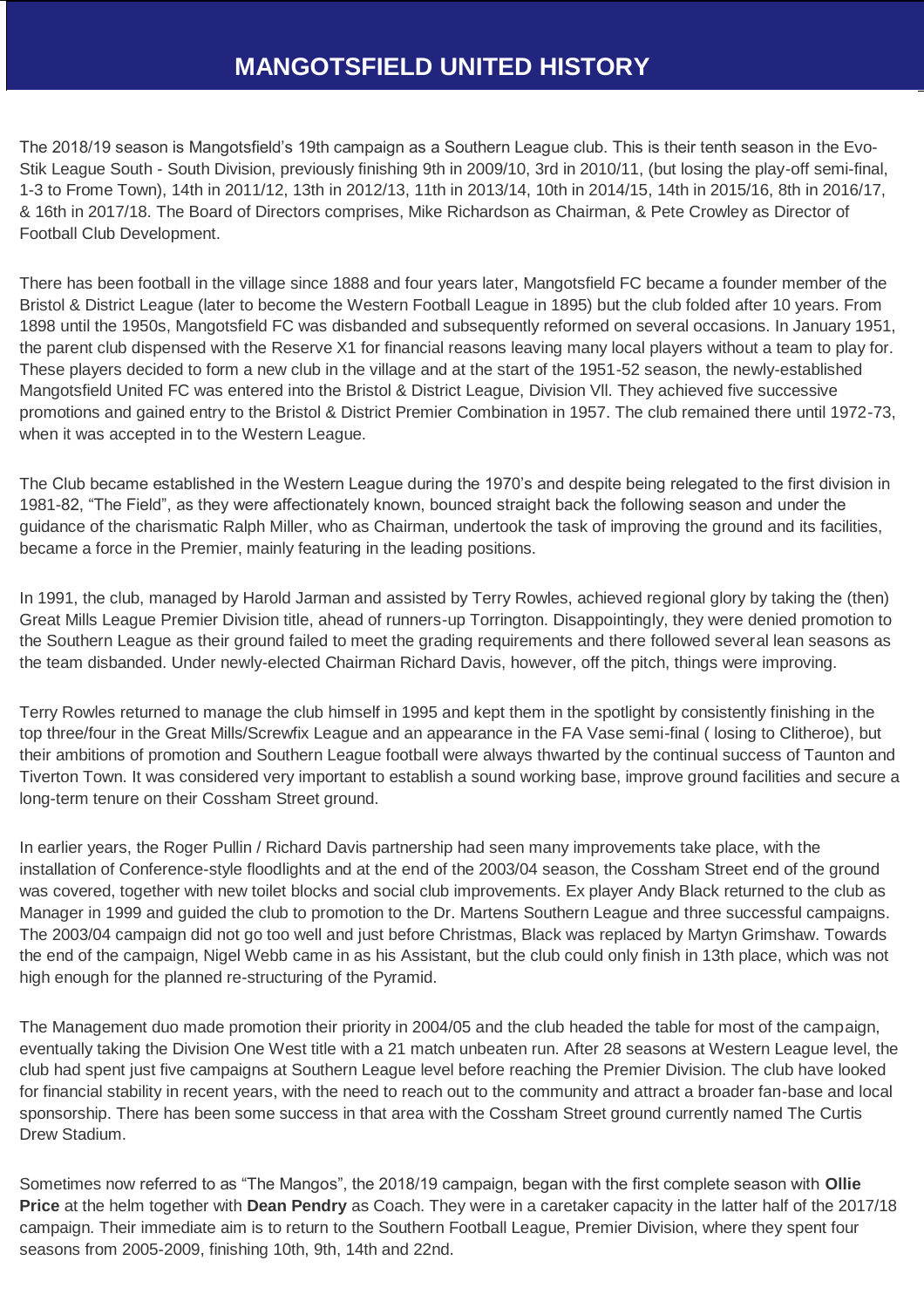#### **OLIVER (OLLIE) PRICE – MANAGER (DOB: 12-9-1982)**

Has taken on the Managerial post permanently for 2018/19, after acting as caretaker in the latter half of 2017/18. He returned to Cossham Street from Frome Town, at the start of 2017/18, after he played for three seasons for us (04/05-06/07) making 88(11) appearances and scoring 5 goals. He originally signed in May 2004 from Clevedon Town where he made 139 appearances, having signed for them from Exeter City in July 2001. He was at St. James Park as a YTS player before being surprisingly released. Formed a strong partnership with Gary Warren at Cossham Street, and has also played for Paulton Rovers, Yate & Larkhall.

#### **DEAN PENDRY – HEAD COACH (DOB: 2-4-81)**

37 year old Dean originally joined the club in July 2000, having been released from YTS level at Bristol Rovers. He proved to be a more than useful acquisition for the club during our first five seasons in the Southern League, playing on the right side of midfield and threatening defences with his darting runs. Prior to arriving at Cossham Street, Dean made a number of appearances for Screwfix League side, Bitton. Suffered a badly broken leg during May'05 and missed the whole of the 2005/06 season. He then spent a season or two with Paulton Rovers and re-signed for The Field in early October 2009. He has linked up with Ollie Price to try and bring the good times back to Cossham Street.

#### **RUSS GREGORY – ASSISTANT COACH**

Starting his second season with us, now as Assistant Coach. He is already at FA Level 1 coaching and working his way towards level two. He has also qualified his FA courses for Talent ID and Scouting, Psychology, Emergency Aid and Safeguarding. Since joining us during last season, he has become a valued member of the Coaching staff with a good knowledge of the non-league scene, especially at Youth level.

#### **NEIL STIRLING COLEMAN – SPORTS THERAPIST**

Neil took over from Georgia Smith, after being with rivals Swindon Supermarine FC last season.

He is a qualified Sports Therapist working out of the Stirling Sports Therapy Clinic at Ministry of Fitness in Bristol. With his background as a professional cyclist and now as a competitive bodybuilder, he understands the importance of being able to keep doing the activities you love – whether this is in pursuit of optimal sporting performance, or simply being able to enjoy daily life pain-free.

#### **ANDREW HANNAH – GOALKEEPER (DOB: 6-3-1997)**

Ilfracombe born, who studied under Rhys Wilmot at Plymouth Argyle between 2013/15, he ended last season with Paulton Rovers after also appearing with Gloucester City.

#### **JOSH DEMPSEY – GOALKEEPER (DOB 10/5/1988)**

First appeared for Mangotsfield in 2014/15, when he made 15 appearances. 30 year old keeper who ended the previoust season playing Toolstation League football for Oldland Abbotonians. Joined Yate Town in 2009/10 after playing in local football. Has also played for Cadbury Heath, Roman Glass St. George and has appeared for Chippenham Town at Evo-Stik League Southern, Premier Division level.

#### **TOM WARREN - DEFENDER ( DOB 21/4/87)**

Bristol-born experienced defender who rejoined club during the summer of 2016 after many seasons away. Was previously at the club in 2004/05 and 05/06. He has had 3 spells with Yate Town and also joined Almondsbury Town. During 2013/14, he appeared for Shortwood Utd and Bridgwater Town. He has totalled 92 (16) appearances for us, scoring three goals. Only missed 3 games last season. Voted as Supporters' Player of the Season.

#### **JORDAN WILLIAMS – DEFENDER (DOB: 28-7-1997)**

Jordan signed in early August 2017, for a second spell at Cossham Street, from Weston-super-Mare. He was with us in 2016/17 for a 3 game spell on loan from 'The Seagulls'. He was at Southampton for 18 months from the young age of 12 years old. Joined Bristol Rovers until he was 16 and then Southampton re-signed him for 2 years. In that time he made 2 appearances for Malta U18s. Joined St. Andrews FC Malta and made 18 appearances, before joining Weston-super-Mare in July '16. Finished 2016/17 on loan at Dorchester Town. Only missed 2 matches last term for us.

#### **SEKANI SIMPSON – DEFENDER (DOB: 11-3-1984)**

Sekani was with Clevedon Town last season, having joined them from Weston-super-Mare in November 2016. Sytarted his career as a youth with Bristol City and had spells with Forest Green Rovers and Tamworth before joining Bath City. He made 376 apps for The Romans in almost 10 years and joined Weston in March 2016.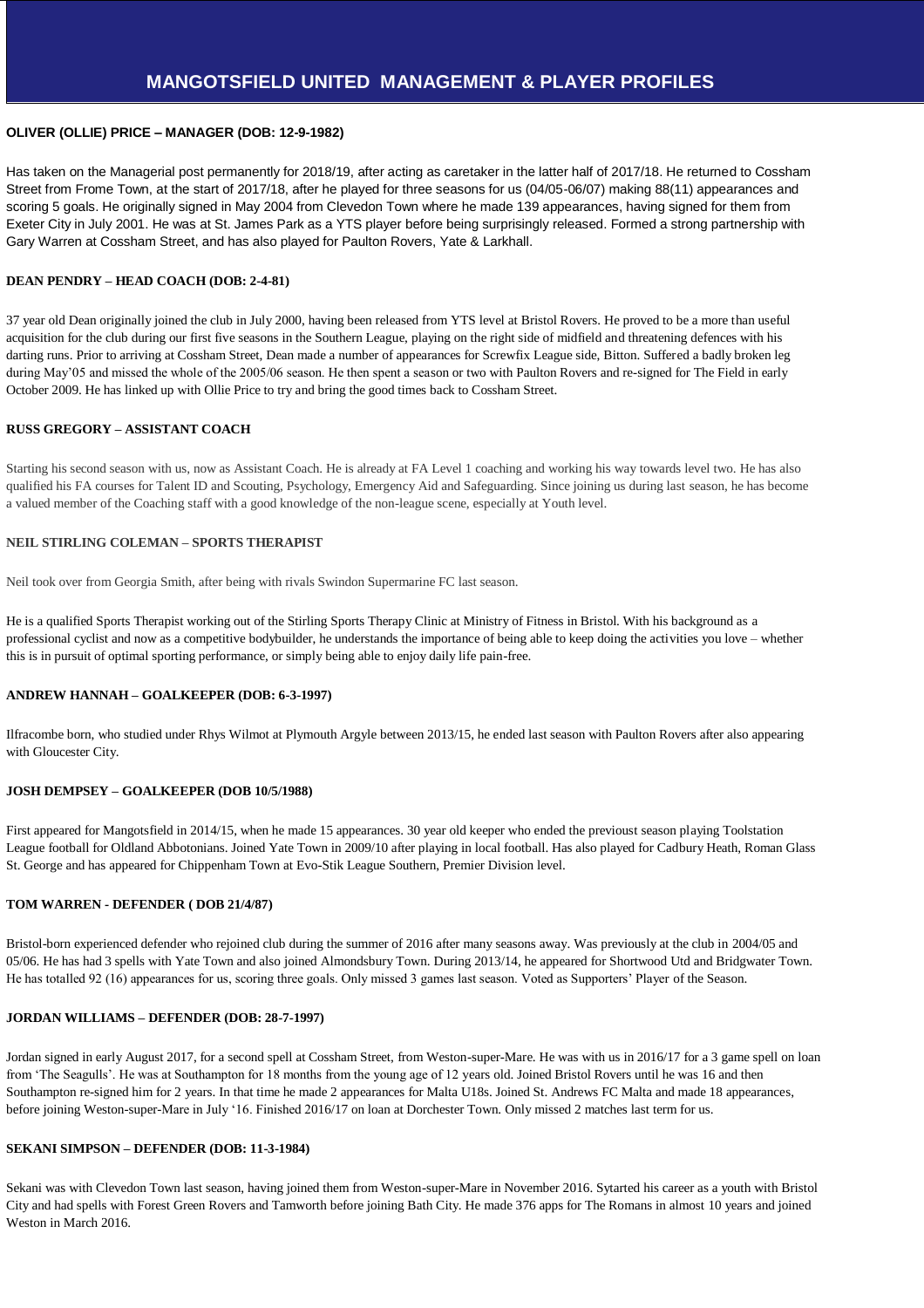#### **MATTY TANNER – DEFENDER (DOB:23/1/99)**

Born in Bath, has been attending South Gloucestershire & Stroud College, he has signed from Bristol Manor Farm, who he joined in the summer from Yate Town. He has appeared previously for Reading FC, Swindon Town, Bradford Town & Melksham Town.

#### **SONNIE LOW – DEFENDER**

21 year old who has previously been with Shortwood United and Gloucester City.

#### **COLIN MUGOYA-TABINGWA (DOB: 5-12-1997)**

20 year old, Centre or right-back, who has impressed in pre-season. Over the last two seasons or so, has been with Hayes & Yeading United, but had brief spells with Bracknell Town, Burnham and Clapton.

#### **JAMES BLOOM (DOB: 11-8-1991)**

Cardiff-born defender, aged 27, who has joined from Cinderford Town. He can play centrally or on the left. He has also appeared for Merthyr Town, Port Talbot, and had a very brief spell with Gloucester City. Played in Scotland with Alloa and Falkirk.

#### **JAMIE INNES (DOB:7/5/1987)**, aged 31,

A defender/midfielder, who can play in a number of positions, which is a Manager's dream. He has a great work ethic and has fitted in well since joining. Previously at Hengrove.

#### **CHRIS PECK – CENTRAL MIDFIELD (DOB: 16-7-1988)**

Combative central midfielder who has been a strong part of Bradford Town's engine room for the last two successful seasons for the club. He was previously captain at Welton Rovers and also counts Forest Green Rovers and Odd Down amongst his former clubs,

#### **RYAN GISSING – MIDFIELDER (DOB:11/9/1998)**

Joins from Clevedon Town, where he has been for the last two seasons. Ryan was their Under 18s captain and a regular midfielder with the first team, Last season voted First Team Player's Player of the Year, Ryan has well over 50 first team appearances under his belt after making his Clevedon debut in August 2016. Ryan was formally with North Somerset Football Development and Bristol Rovers Academy.

#### **ADAM KELLY - MIDFIELD (DOB:11/2/1988)**

Exeter born and much-travelled midfielder signed for Mangotsfield United in late January 2018. His career has seen him play for several clubs, which includes, Bashley, Winchester City, Weymouth, Tiverton, Dorchester Town, Truro City, Bodmin Town, Witheridge FC and Salisbury City, for whom he made 77 appearances and score 14 goals. He was at Taunton Town in 2016/17.

#### **LUKE SPOKES – MIDFIELD**

A youngster who is, currently at SGC College Grad (Filton Academy) and is suited to a central midfield role.

#### **MIKE BRYANT – MIDFIELD (DOB:12/3/1990, Berkeley**)

Joined the club from Frome Town at the start of the campaign. Previously with Yate, who he originally joined from Slimbridge AFC at start of 2012/13, and was made captain, following his industrious midfield displays. Joined Paulton Rovers in August 2014, and moved to New Zealand, where he won League & Cup medals with Eastern Suburbs (Auckland). Re-joined Yate in Nov. 2015. Left us for Slimbridge, but returned in February'18. Made 16(1) apps, scoring 5 in 17/18.

#### **CAELEN SIMPSON – MIDFIELD (DOB:10-9-1993)**

Midfielder who has been with Odd Down AFC and previously was with Henbury in the Glos. County League. Together with Sekani, he is a cousin to Kye, and Kane.

#### **JAKE THOMAS – MIDFIELDER**

A wide midfielder, who can play or either side, who has been playing with Chipping Sodbury in the Toolstation Western League.

#### **KYLE TOOZE – FORWARD (DOB:16-12-1990)**

27 year old Kyle, re-joined Mangotsfield from Yate Town in February 2018. He had previously returned from Frome Town, following spells at Truro City and Swindon Supermarine. He was an U18s sensation when he forced his way into the Mangotsfield First Team squad, towards the end of the 2008/09 campaign. Scored 17 goals for the U18s as they took the Somerset Floodlit Youth League title and won the Southern League Youth Cup, beating Rothwell Town in the Final, at Abingdon United FC. A very talented forward whose move to Truro probably came too soon and the subsequent move to Swindon proved an unhappy one, He has since played for Bridgwater Town, Bitton AFC, Larkhall Athletic & Yate Town.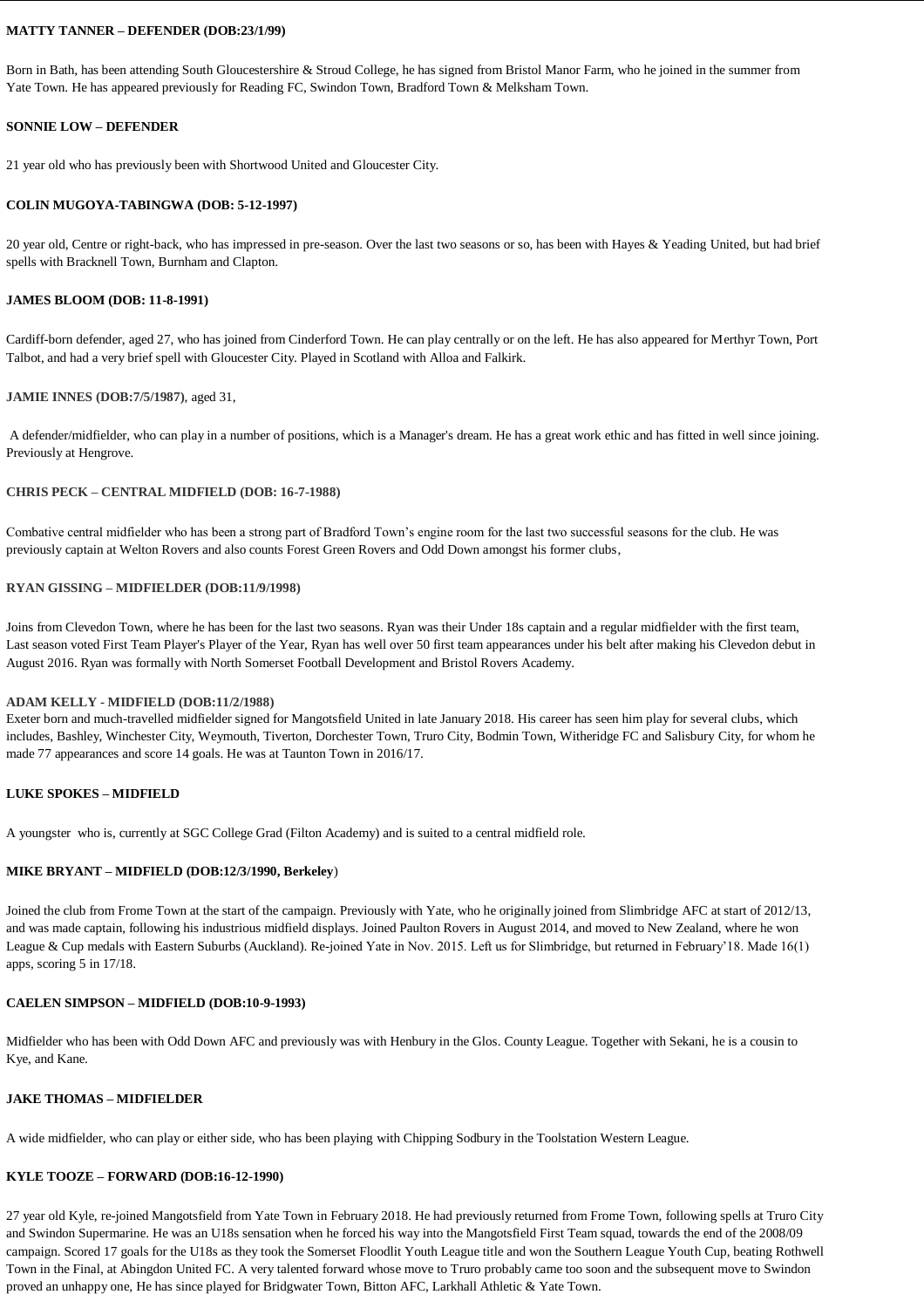#### **GEORGE LLOYD –STRIKER (DOB: 1-5-1993)**

25 year old, signed from Cinderford Town in May 2016, after helping them to win the South & West championship. Was their top scorer in 2014/15. A fast, pacy and skilful forward who was previously with Toolstation league side Bitton AFC. He suffered a serious leg injury in the pre-season and only returned to action in February. Looks to rediscover his Cinderford scoring form in 18/19.

#### **KYE SIMPSON – STRIKER (DOB: 19-8-1990)**

Aged 28, a forward, previously at Bitton AFC. Kye was Odd Down's all-time top scorer with over a 100 goals in the 7 seasons he had been there, together with his brothers. He scored 7 goals from 13 apps for us in 2017/18

#### **LEWIS G. POWELL – FORWARD (DOB:12/3/1998)**

A 20 year old forward who began the 2015/16 at Bitton AFC, where he stayed for half a season, then went to play for Yate Town. He was also on trial with Bristol City's U21s and was with Weston-super-Mare in 2016/17. He also had a loan spell at Dorchester Town, and was then originally on loan to us from 'The Seagulls'. He has returned to Mangotsfield in January 2018, from Bristol Manor Farm.

#### **SAM HILL – FORWARD (DOB:19-7-1995)**

23 year old who has made a few appearances over the last few seasons. He was with Mangotsfield Sports but has recently been scoring goals for Little Stoke FC. Adapted well to the higher level of Step Four football, scoring 2 goals from 8(6) apps.

#### **LOUIS BRITTON – STRIKER (DOB:17-3-2001)**

Promising youngster who has done well in pre-season and is the son of former Mangotsfield favourite, Geoff Britton.

#### **SAM OAKLEY – STRIKER/FORWARD,**

22 year old, from Abergavenny Town, with exciting creative technique. He has impressed a lot during training and has a great attitude. He is a really good lad and seems very level headed. Did well in his first outing at Sodbury.

#### **TYLER JACKSON (DOB:13/8/2000)**,

17 year old winger - an exciting young player who is a product of Bath City Academy. Lightning quick and direct and can be a defender's nightmare. Looking forward to seeing him develop with us at Mangotsfield. Has the potential to be very good at this level.